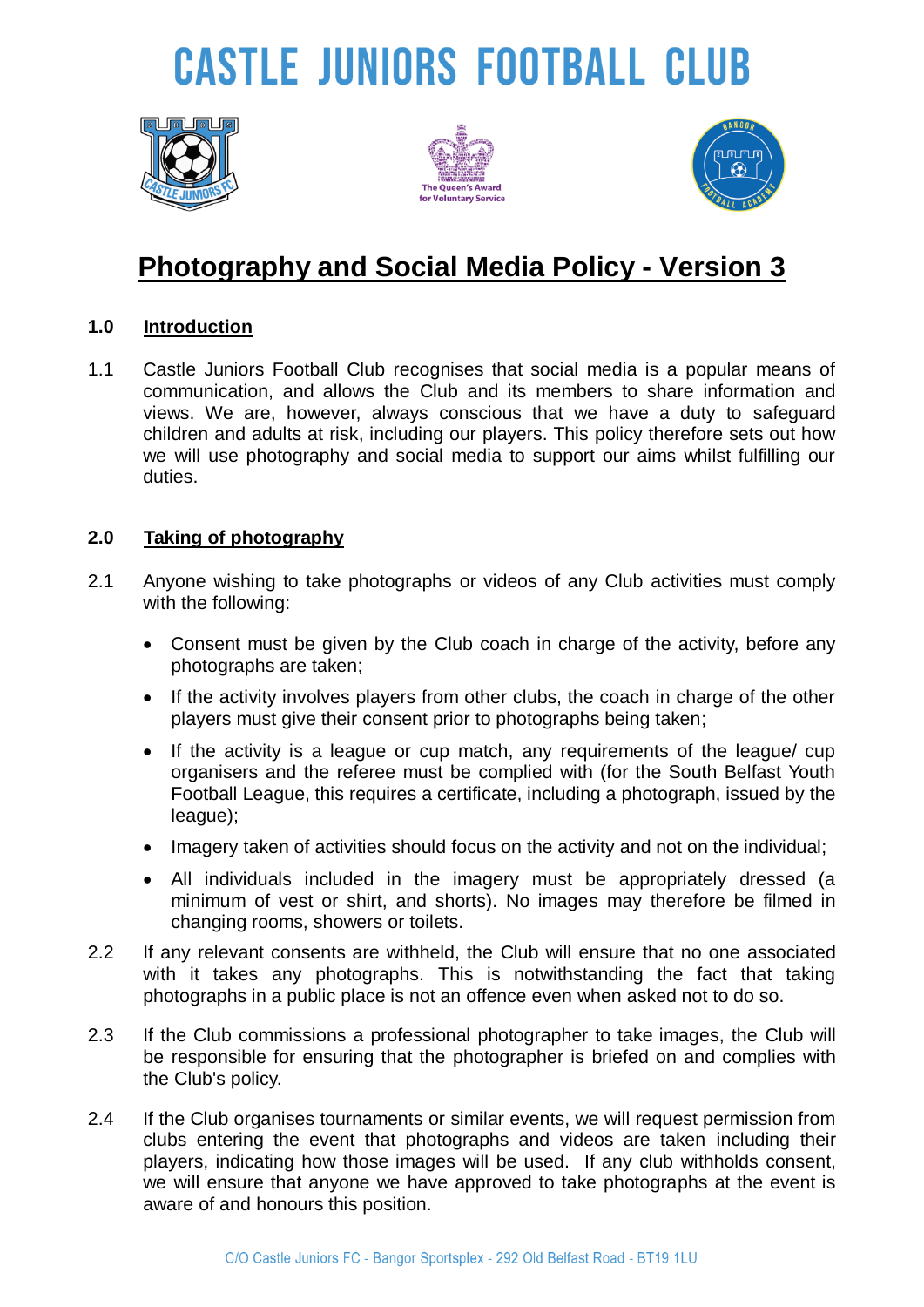#### **3.0 Sharing and displaying of photographs**

- 3.1 The following must be complied with when sharing and displaying photographs and videos of Club activities:
	- Written parental consent must be provided for use of the images. This forms part of the Club registration form; but anyone posting imagery must ensure that it excludes identifiable images of any player whose parents have withheld consent to their inclusion in images (the Management Committee can provide this information on request);
	- Ensuring that appropriate procedures are followed with regard to any children who are under care proceedings. The Club will rely on the information provided on the Club registration form to identify any such instances, and clarify with parents and/ or the relevant authorities the appropriate procedures to follow in such cases;
	- No images are to be published with the full name(s) of individual(s) featured unless there is prior, written consent from parents to do so, with the parents having been informed as to how the images will be used;
	- If relevant permissions have been given, images may be used with full names of individuals in, for instance, newspaper reports of matches;
	- If, however, the image is to be used on social media, limiting the control the Club can place on the use of the image, no child will be identified in an image with their full name;
	- Images will only be used in line with the consents given both the general consents on the Club registration form, and any specific consents provided.

#### **4.0 Social media policy**

- 4.1 Any Club social media presence will be authorised by the Management Committee. Anyone coming across social media material purporting to be from the Club, which is not authorised by the club or appears not to comply with this policy should report it to a member of the Club Management Committee.
- 4.2 All Club social media presence will comply with the rules contained in this document on the use of imagery.
- 4.3 The Club will monitor its social media presence to ensure that:
	- There are no posts making inappropriate comments about other clubs, players or referees, or about any controversial or potentially inflammatory subjects;
	- There is no hostile or harassing content, including anything in conflict with the Club's Equality and Anti-Discrimination Policy;
	- Any copyrighted material is published with the consent of the copyright owner and used in line with that consent;
	- Any responses to the Club on social media also comply with this policy, and if not, they are removed from the social media and the sender of the information